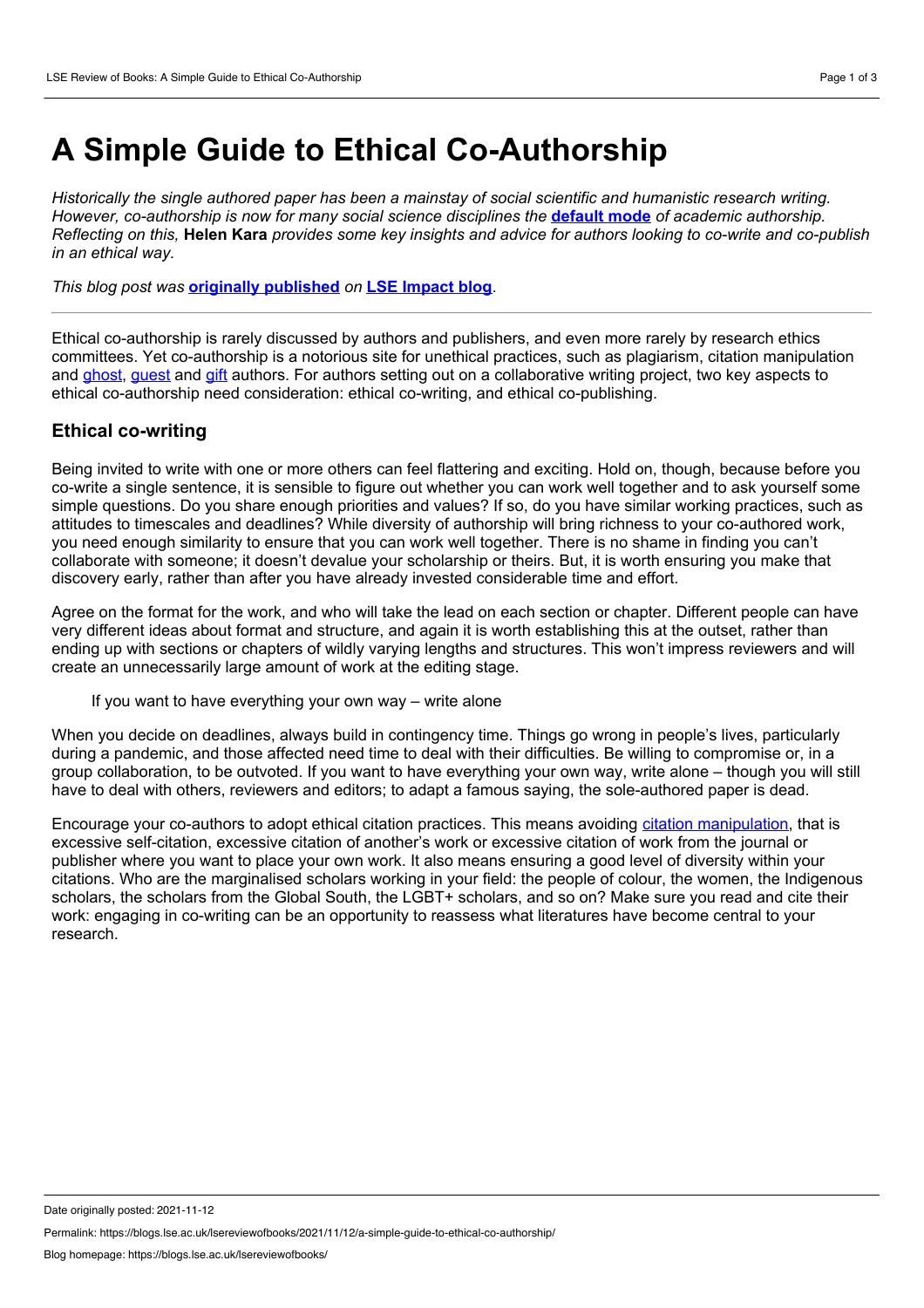

*Image Credit: Adapted from Gordon [Johnson](https://pixabay.com/vectors/hand-draw-write-line-art-drawing-5697758/) via Pixabay*

When you give feedback to your co-authors, make it constructive: tell them what they are doing well, what needs improvement and how they can make that improvement. When co-authors give you feedback on your writing, accept it gracefully, even if you don't feel very graceful. Respond positively, or at least politely, or at worst diplomatically. Maintaining relationships with your co-authors can be more important and may even take precedence over being right.

Do what you say you're going to do, when you say you're going to do it. If you have a problem that is going to get in the way of your co-authoring, let your co-author(s) know as soon as possible.

## **Ethical co-publishing**

Academic publishing is troubled by ghost, guest and gift authors. If you are in doubt, COPE provides a useful [flowchart](https://publicationethics.org/files/Ghost.pdf) detailing these practices. Ghost authors are those who have contributed to a publication but are not named as a co-author, perhaps because they are a doctoral student or early career academic and a senior academic has decided to take the credit for their work. This is a form of plagiarism. Guest authors are those who have not contributed to the writing of a publication, though they may have lent equipment or run the organisation where the research took place. Gift authors are those who have made no contribution at all, but are offered co author status as a favour. None of these practices are ethical. It doesn't matter if some co-authors do more work than others, as long as everyone involved is happy with that, but you should be clear about each co-author's [contribution](https://blogs.lse.ac.uk/impactofsocialsciences/2020/01/20/credit-check-should-we-welcome-tools-to-differentiate-the-contributions-made-to-academic-papers/) to the work, and outline that in a statement in the final draft.

Another ethical issue in co-publication is the order in which authors are named. This varies between disciplines. In economics, co-authors of journal articles are named in alphabetical order, while in sociology the co-author who has made the largest contribution is named first. Heather [Sarsons](https://www.aeaweb.org/articles?id=10.1257/aer.p20171126) studied this and found that the system used in economics has an adverse effect on academic women's career prospects, while the sociological system does not.

Acting ethically while co-writing is easier than acting ethically to co-publish, because authors have more autonomy while writing

Date originally posted: 2021-11-12

Permalink: https://blogs.lse.ac.uk/lsereviewofbooks/2021/11/12/a-simple-guide-to-ethical-co-authorship/